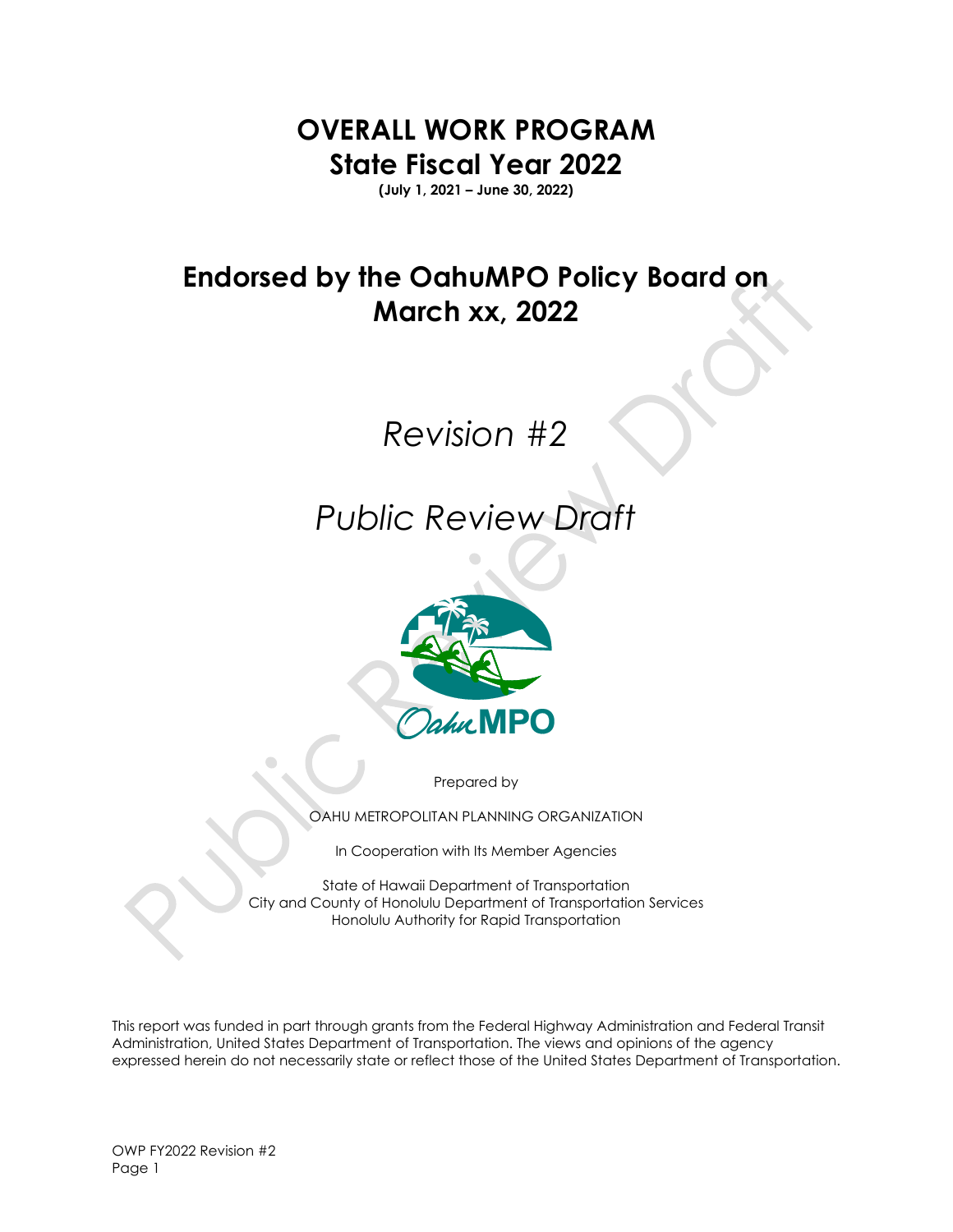### **Executive Summary**

Revision #2 proposes the following changes:

- Adjusts the staff time budget for specific work elements to accommodate staffing changes.
- Transfers balances from closed or expired consultant contracts to the TDFM data purchase budget.
- Deletes programmed studies as requested by the responsible agencies.
- Adjusts the Executive Director salary range in Appendix E

This revision qualifies as an amendment because it includes the deletion of a work element and because it transfers funds totaling more than \$100,000. As an amendment, it requires public & intergovernmental review and Policy Board approval.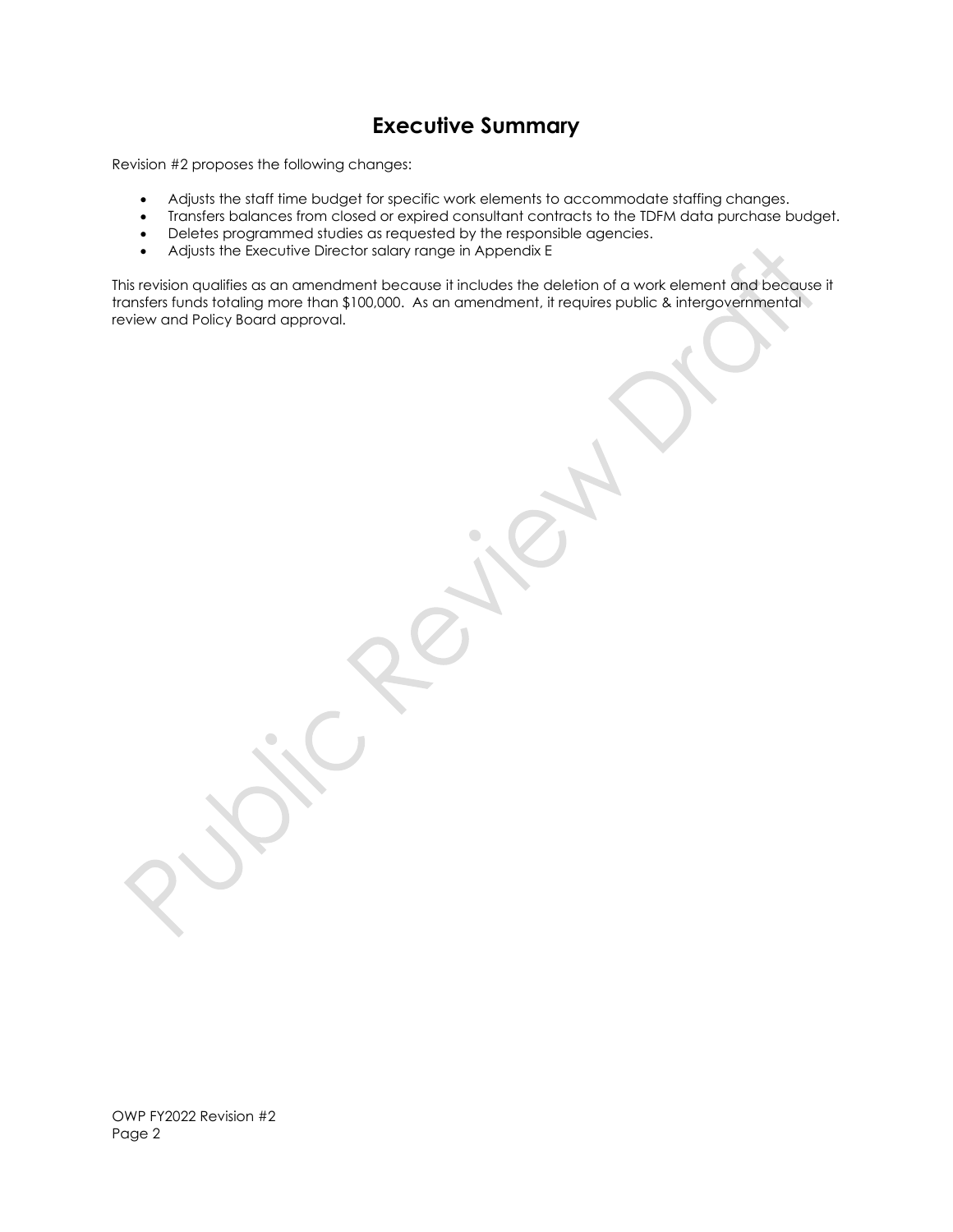### **Introduction**

This document presents Revision #2 to the FY2022 Overall Work Program (OWP) for the Oahu Metropolitan Planning Organization (OahuMPO). The OWP serves as the key management tool for coordinating and conducting the transportation planning activities of the OahuMPO, State of Hawaii (State), City and County of Honolulu Department of Transportation Services (DTS), and Honolulu Authority for Rapid Transportation (HART) on the island of Oahu. The OWP is a prerequisite for metropolitan transportation planning activities performed with Federal funds provided under 23 United States Code (U.S.C.) and 49 U.S.C. 53.<sup>1</sup>

### *Types of OWP Revisions*

According to the Overall Work Program (OWP) Process and Procedures (September 2015), the OWP may be revised in two ways.

An **Administrative Modification** is a revision that transfers funding between approved work elements, consistent with the following:

- The amount of money to be transferred does not exceed \$100,000 per transfer and –cumulatively changes do not exceed 10% of the total approved budget for that OWP year; and
- **•** The tasks and/or objective of the work element are unchanged.

An Administrative Modification does not require Federal or Policy Board approval. Notification will be given to the awarding agency or agencies (FTA, FHWA), the Policy Board, and the advisory committees; and the changes to the work element will appear in the next fiscal year's OWP. No public & intergovernmental, CAC, TAC, or Policy Board review are required.

An **Amendment** is a revision that exceeds the limits of an Administrative Modifications as shown above, and the following applies:

- The objective and/or tasks of the work element have changed; and/or,
- A new work element is added or deleted

An amendment to the OWP must go out for review to the general public, interested parties, intergovernmental agencies, the CAC and the TAC. It must be approved by the Policy Board. The approved amendment must be sent to the awarding agency or agencies for its acceptance prior to incorporation into the work program.

### *Revision #2 Summary*

#### **Staff Time Budget Adjustments**

• **New Executive Director**

OahuMPO's new Executive Director will start in January 2022 at a higher salary level than the previous Executive Director. OahuMPO will reduce the hours budgeted for the temporary planner position in order to accommodate the new ED salary without increasing the overall staff time budget.

• **Vacation Payout**

OahuMPO will pay approximately \$44,000 in vacation payout to two departing staff members. This necessitates an increase in the staff time work element for PTO.

<sup>1</sup> 23 CFR 450.308.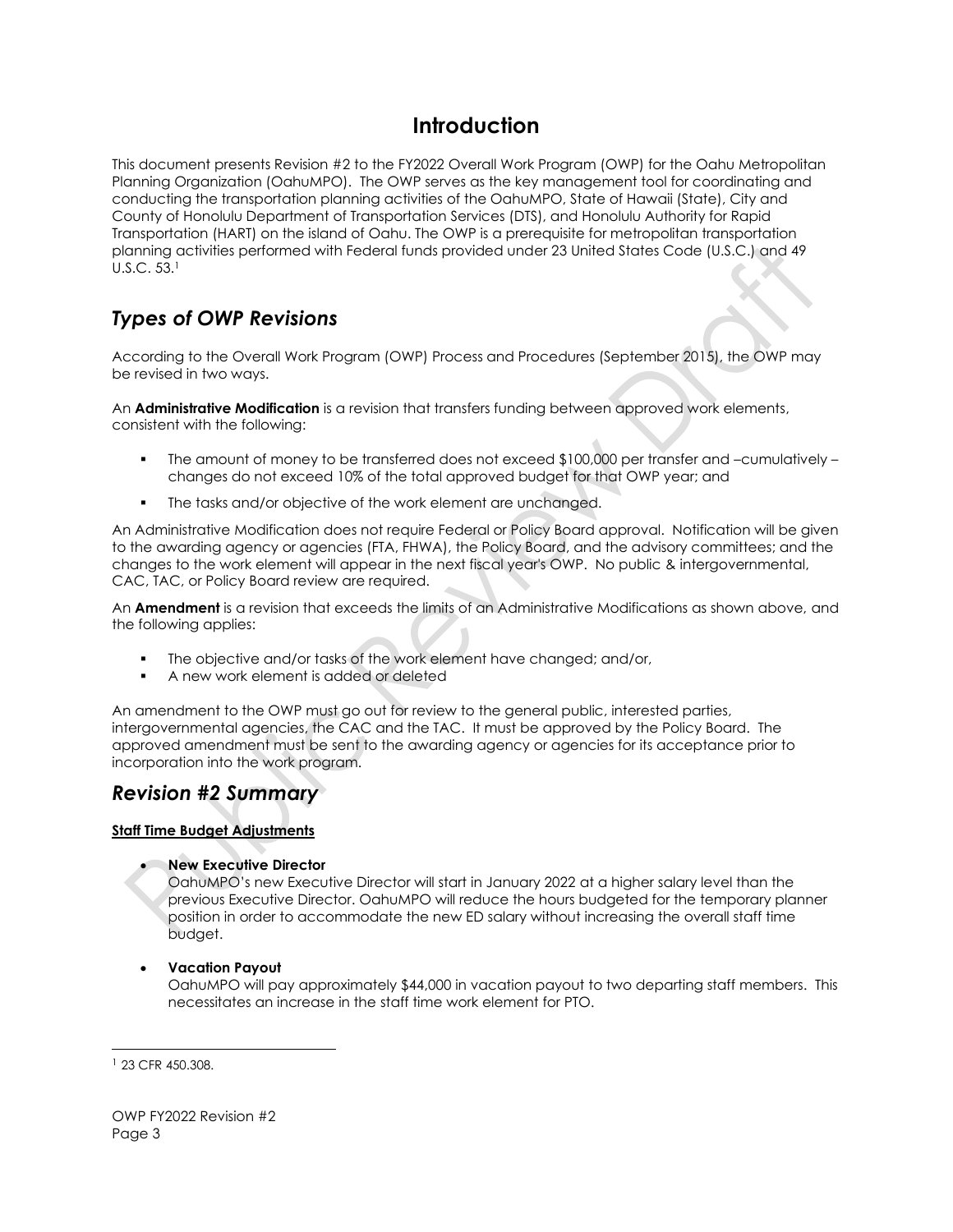#### • **Additional Staff Time Adjustment**

Revision #2 also adjusts the budgets for specific work elements based on an analysis of staff time expenditures five months into FY2022.

There are no changes to the scope, tasks or objectives of staff time work elements.

#### **Changes to consultant budget**

• OahuMPO is working on the procurement of a computer network and maintenance consultant and is adding \$5,000 to this budget in Revision #2.

#### **Transfer of funds to Travel Demand Forecasting Model Data Purchase<sup>2</sup>**

In the original OWP FY2022, OahuMPO budgeted limited funds (\$90,000) for the data purchase as part of OahuMPO's regular operations budget of \$1,875,000. OahuMPO budgeted an additional \$300,000 for this work element and described it as a special budget item to set it apart from OahuMPO's regular operations budget.

Revision #2 proposes transfers of funds into both the special budget and the regular budget for this work element:

- OahuMPO proposes transferring balances remaining from prior year consultant contracts to the TDFM Data Purchase special budget. These transfers total \$169,727 and increase the special budget for the data purchase to \$469,727. The balances remaining from consultant contracts are described in Table 5 on page 7.
- OahuMPO proposes transferring \$120,000 into the regular budget for the data purchase to bring the total to \$210,000. These are funds were originally budgeted in the OWP FY2022 for the development of a dashboard to support the Oahu Regional Transportation Plan 2050. OahuMPO plans to budget funds for the development of a transportation performance dashboard in SFY2023.

The proposed transfers into the two TDFM Data Purchase budgets bring the total budget from \$440,000 to \$729,727. Moving funds into this work element does not impact the tasks and/or objective of the data purchase. The additional funds will enable OahuMPO to purchase a larger sample size of data and improve the quality of the model's forecasts for future travel demand. In addition, purchasing the data through FHWA's National Household Travel Survey program enables OahuMPO to make a quick expenditure of funds prior to the end of SFY2022.

**Programmed (Unobligated) Subrecipient Studies:** The below programmed studies were approved in prior OWP cycles but funds have not been obligated. DTS and HART have requested that they be deleted from the OWP.

- Congestion & Mobility Pricing Study
- Dillingham Corridor Mobility Data Planning Study

Proposed changes are shown in **bold text** on the following pages. Proposed new text is shown underlined, while text to be deleted is shown as strikethrough.

<sup>&</sup>lt;sup>2</sup> Please refer to page 17 of the original OWP for more information on the importance of this work element.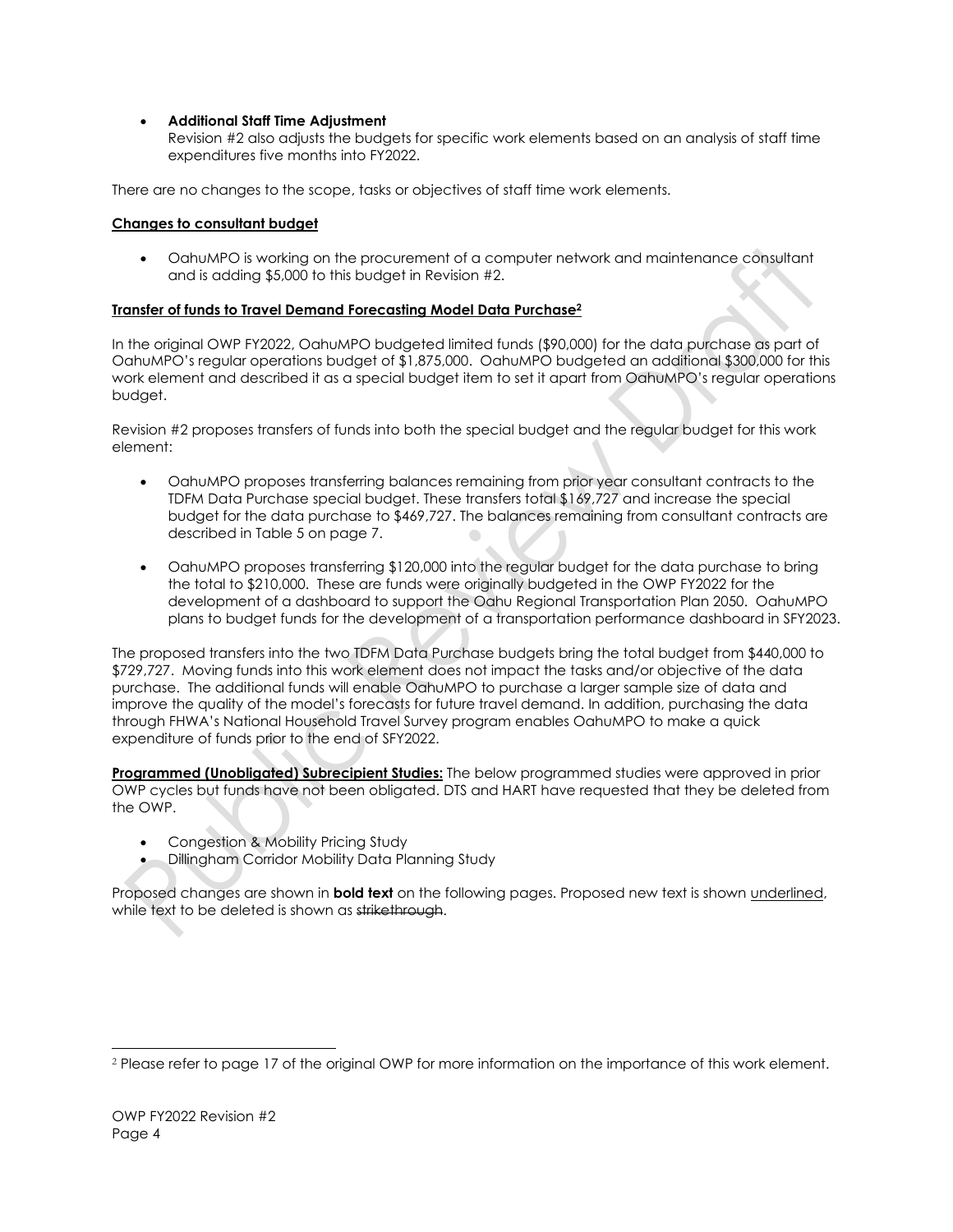### **Executive Summary**

This document presents the FY2022 Overall Work Program (OWP) for the Oahu Metropolitan Planning Organization (OahuMPO). The FY2022 OWP serves as the key management tool for coordinating transportation planning for the island of Oahu by the State and the City. The OWP provides complete budget information to Federal, State, and City officials and to the public for the expenditure of Federal funds for planning activities being carried out by the OahuMPO and its participating agencies. OahuMPO participating agencies include the Hawaii Department of Transportation (HDOT), The City and County of Honolulu Department of Transportation Services (DTS) and the Honolulu Authority for Rapid Transportation (HART).

The OWP is a prerequisite for metropolitan transportation planning activities performed with Federal funds provided under 23 United States Code (U.S.C.) and 49 U.S.C. 53.<sup>3</sup>

In FY2022,<sup>4</sup> OahuMPO anticipates new funding – consisting of Federal grants and required local matching funds - to total \$2.14 million after the application of obligation limitation. Funds deobligated from prior OWPs bring the total available funding to **~\$2.8 million \$3 million**.

A balance of \$3.7 million in FHWA funds remain unobligated from prior years. These funds can only be obligated to a programmed work element if OahuMPO receives additional obligation limitation.

| <b>Expected Funding Sources</b>                      | <b>Federal Share</b> | Local Share | Total       |
|------------------------------------------------------|----------------------|-------------|-------------|
| Federal Highway Administration- PL (New Funds)       | \$1,418,108          | \$354,527   | \$1,772,635 |
| Federal Transit Administration - 5305(d) (New Funds) | \$295,727            | \$73,932    | \$369,659   |
| Funds available from prior OWPs                      | \$703,422            | \$149,445   | \$852,867   |

#### *Table 1. Expected Funding Sources and Programmed Expenditures<sup>5</sup>*

TOTAL FUNDING AVAILABLE FOR OBLIGATION IN

FY2022 \$2,417,257 \$577,904 \$2,995,161

| <b>OWP FY2022 Funding Request</b>             | Federal     | Local     | Total       |
|-----------------------------------------------|-------------|-----------|-------------|
| OahuMPO Regular Operations                    | \$1,500,000 | \$375,000 | \$1,875,000 |
| OahuMPO Special Budget Item - Modeling Data   | \$240,000   | \$60,000  | \$300,000   |
| Purchase                                      | \$375,782   | \$93,945  | \$469,727   |
| Subrecipient Studies-New in FY2022            | \$356,000   | \$89,000  | \$445,000   |
| Subrecipient Studies - Revision #1 Amendments | \$76,915    | \$19,229  | \$96,144    |
|                                               |             |           |             |

TOTAL FUNDING REQUEST \$2,308,697 \$577,174 \$2,885,871

<sup>3</sup> 23 CFR 450.308.

<sup>4</sup> The State fiscal year (FY) 2022 covers the period from July 1, 2021 through June 30, 2022, inclusive. Funding for these projects utilizes the Federal appropriation received for Federal fiscal year (FFY) 2021, which covers the period between October 1, 2020 and September 30, 2021. <sup>5</sup> The calculation of expected funding sources in this table is based on the federal funding apportionment and is not constrained by availability of local match.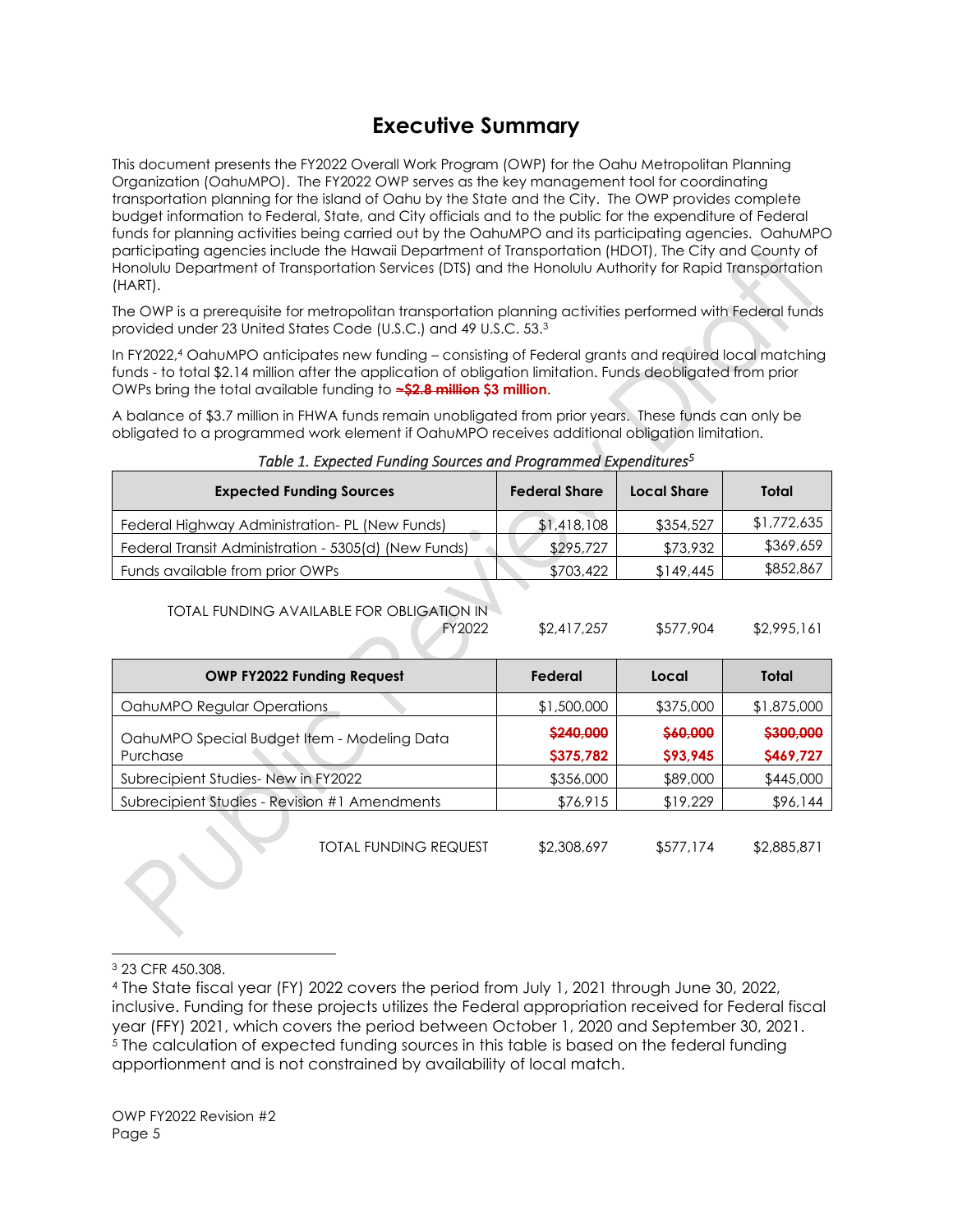#### *Non-Federal Share of New Planning Studies*

In the OWP FY2022, the City and County of Honolulu Department of Transportation Services is proposing two new work elements and requesting additional funds for an existing work element, Active Transportation Monitoring Phase I, programmed in OWP FY21. DTS will provide the required 20% match for its proposals for a total of \$89,000.

As noted in Table 5 on the next page, \$55,500 in local match held by DTS will transfer to the OWP FY2022, reducing the amount of new local share required for the proposed subrecipient work elements.

In Revision #1, OahuMPO obligated funds for two studies programmed in previous OWP cycles. This was described on page 33 of the original OWP. For clarity, OahuMPO is planning to update this table that calculates the total availability of local matching funds for subrecipient planning studies.

| Work Element Title                                   | Responsible<br>Agency | <b>Federal Share</b><br>(FHWA/FTA) | Local<br>Share | <b>Total Cost</b> |
|------------------------------------------------------|-----------------------|------------------------------------|----------------|-------------------|
| Active Transportation Monitoring Data -<br>Phase I   | <b>DTS</b>            | \$28,000                           | \$7,000        | \$35,000          |
| Active Transportation Monitoring Data -<br>Phase II  | <b>DTS</b>            | \$168,000                          | \$42,000       | \$210,000         |
| Active Transportation Monitoring Data -<br>Phase III | <b>DTS</b>            | \$160,000                          | \$40,000       | \$200,000         |
| <b>Studies obligated in Rev #1 Amendments</b>        | <b>DLNR</b>           | \$76,915                           | \$19,229       | \$96,144          |
|                                                      |                       | Subtatal                           | \$108,229      |                   |

#### **Table 4. Local Matching Funds for Planning Studies**

Subtotal \$108,229 Credit from FY2018 & FY2019 -\$55,500 Local match for FY2022 \$52,729

#### *Deobligation of funds remaining from prior OWPs*

Table 5 on the following page describes the funds remaining from prior OWPs for OahuMPO and subrecipient work elements. These funds will be deobligated and reobligated to support the OWP FY2022 Revision #2 funding request. The three contract balances that OahuMPO proposes transferring to the TDFM Data Purchase work element total \$169,727, which equals the overall proposed increase to the OWP FY2022 funding request.

As OahuMPO has already credited matching funds remaining from FY2020 back to participating agencies, the total of federal funds and local funds in Table 5 is not in an 80/20 split.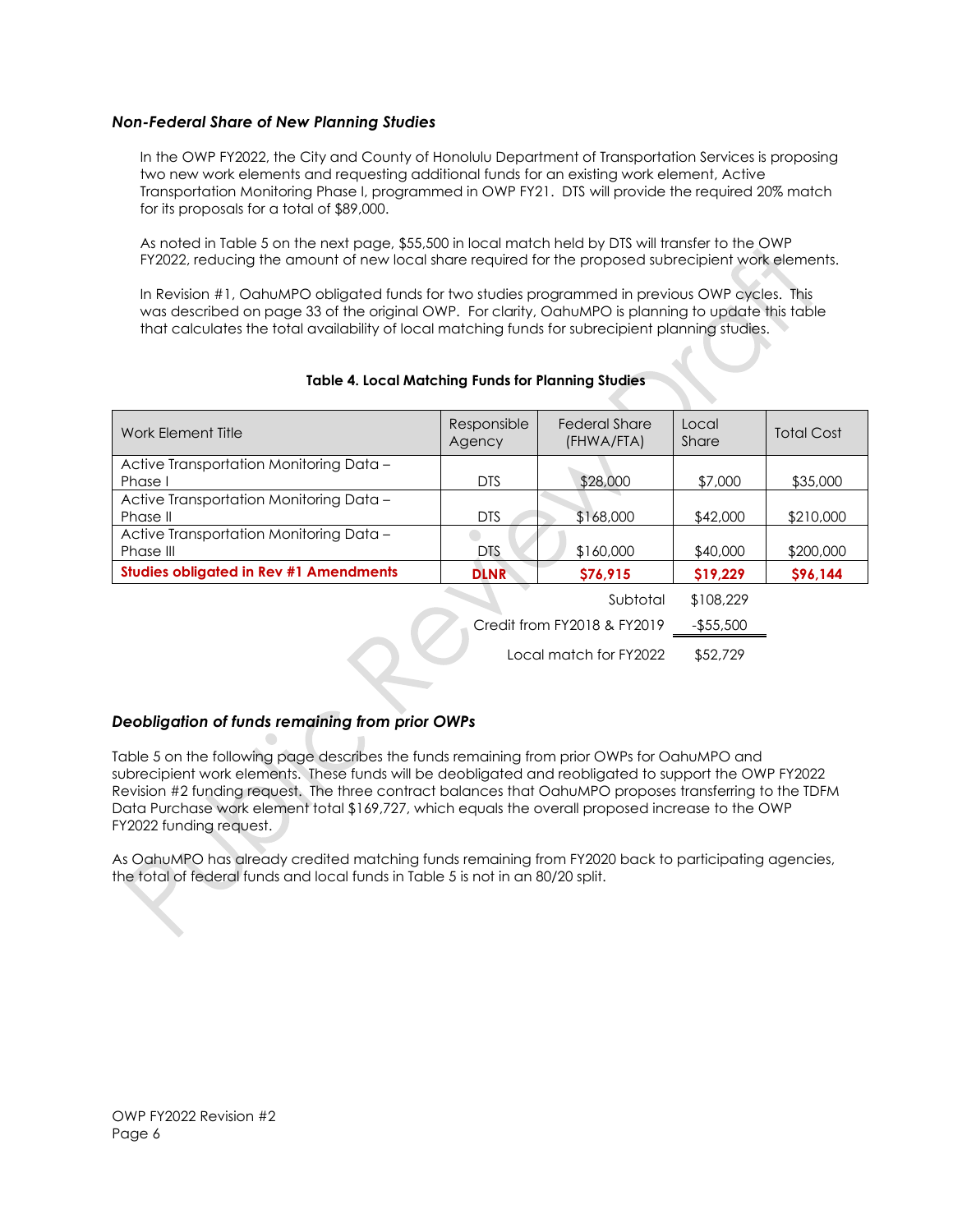| Task #         | <b>Work Element Title</b>                             | Agency         | Cost<br>Category                             | <b>OWP</b><br>Year | Federal   | <b>Local Match</b><br>- OahuMPO | Local<br>Match - DTS | Total     | <b>Notes</b>                                                                                                                                                                         |
|----------------|-------------------------------------------------------|----------------|----------------------------------------------|--------------------|-----------|---------------------------------|----------------------|-----------|--------------------------------------------------------------------------------------------------------------------------------------------------------------------------------------|
|                | Program                                               |                |                                              |                    |           |                                 |                      |           |                                                                                                                                                                                      |
|                | Administration &                                      | OahuMPO        |                                              | FY2020             | \$21,194  | \$0                             | N/A                  |           |                                                                                                                                                                                      |
|                | Management<br>Professional                            |                | Staff Time                                   |                    |           |                                 |                      | \$21,194  |                                                                                                                                                                                      |
|                | Development                                           | OahuMPO        | Staff Time                                   | FY2020             | \$9,399   | \$0                             | N/A                  | \$9,399   |                                                                                                                                                                                      |
|                | <b>General Technical</b>                              |                |                                              |                    |           |                                 |                      |           |                                                                                                                                                                                      |
|                | Assistance - NHI<br>Courses                           | OahuMPO        | Misc<br>Training                             | FY2020             | \$23,200  | \$0                             | N/A                  | \$23,200  | The total column matches the federal because                                                                                                                                         |
|                | OWP                                                   |                |                                              |                    |           |                                 |                      |           | OahuMPO does not have match.                                                                                                                                                         |
|                | Development &                                         |                |                                              |                    |           |                                 |                      |           |                                                                                                                                                                                      |
|                | Management                                            | OahuMPO        | Staff Time                                   | FY2020             | \$16,618  | \$0                             | N/A                  | \$16,618  |                                                                                                                                                                                      |
|                | Public                                                |                |                                              |                    |           |                                 |                      |           |                                                                                                                                                                                      |
|                | Participation                                         | OahuMPO        | <b>Staff Time</b>                            | FY2020             | \$143     | \$0                             | N/A                  | \$143     |                                                                                                                                                                                      |
|                | Transportation<br>Alternatives Set                    |                |                                              |                    |           | $\bigcirc$                      |                      |           |                                                                                                                                                                                      |
|                | Aside                                                 | OahuMPO        | <b>Staff Time</b>                            | FY2020             | \$1,486   | \$0                             | N/A                  | \$1,486   |                                                                                                                                                                                      |
|                |                                                       |                | Consultant                                   |                    |           |                                 |                      |           | OahuMPO contracted with Spire to resolve prior audit<br>findings and support OahuMPO in implementing an<br>accounting system. The match was credited back to                         |
|                | Single Audit                                          | OahuMPO        | Services                                     | FY2018             | \$33,600  | N/A                             | N/A                  | \$33,600  | partners when calculating FY2022 dues.                                                                                                                                               |
| $\overline{2}$ | <b>Computer (Land</b><br>use) Model                   | <b>OahuMPO</b> | <b>Consultant</b><br><b>Services</b>         | FY2017             | \$15,040  | \$3,760                         | N/A                  | \$18,800  | These funds are remaining from a contract with<br>UrbanSim. They will transfer to the TDFM Data<br>Purchase and be expended prior to June 2022.                                      |
|                | PM Peak Period                                        |                |                                              |                    |           |                                 |                      |           | OahuMPO is reducing the obligated funds total for                                                                                                                                    |
| 3              | Tow Away Zone<br>Modification                         | <b>DTS</b>     | Subrecipient                                 | FY2018             | \$30,000  | N/A                             | \$7,500              | \$37,500  | this study as requested by DTS.                                                                                                                                                      |
|                | Vision Zero Action                                    |                |                                              |                    |           |                                 |                      |           | DTS provides local match. This balance transfers to                                                                                                                                  |
|                | Plan                                                  | <b>DTS</b>     | Subrecipient                                 | FY2019             | \$192,000 | N/A                             | \$48,000             | \$240,000 | Active Transportation Monitoring Phases II and III                                                                                                                                   |
|                | Oahu Regional<br>Transportation                       |                | Consultant                                   |                    |           |                                 |                      |           | OghuMPO has local match. This balance transfers to                                                                                                                                   |
|                | Plan                                                  | OahuMPO        | Services                                     | FY2020             | \$240,000 | \$60,000                        | N/A                  | \$300,000 | special budget for modeling data purchase.                                                                                                                                           |
| $\overline{4}$ | <b>Oahu Regional</b><br><b>Transportation</b><br>Plan | <b>OghuMPO</b> | <b>Consultant</b><br><b>Services</b>         | FY2021             | \$76,742  | \$19,185                        | N/A                  | \$95,927  | These funds are remaining from the contract for<br>technical support on the ORTP 2045. They will transfer<br>to the TDFM Data Purchase and be expended prior to<br><b>June 2022.</b> |
|                | <b>Oahu Regional</b><br><b>Transportation</b><br>Plan | <b>OahuMPO</b> | <b>Consultant</b><br><b>Services</b>         | FY2021             | \$44,000  | \$11,000                        | N/A                  | \$55,000  | These funds are remaining from the contract for<br>graphic design support on the ORTP 2045. They will<br>transfer to the TDFM Data Purchase and be expended<br>prior to June 2022.   |
|                |                                                       |                |                                              |                    |           |                                 |                      |           |                                                                                                                                                                                      |
|                |                                                       |                | Funds available for OWP FY2022 - Revision #2 |                    | \$703,422 | \$93,945                        | \$55,500             | \$852,867 |                                                                                                                                                                                      |

## **Table 5. Deobligation of funds remaining from prior OWPs (SUBJECT TO CHANGE)**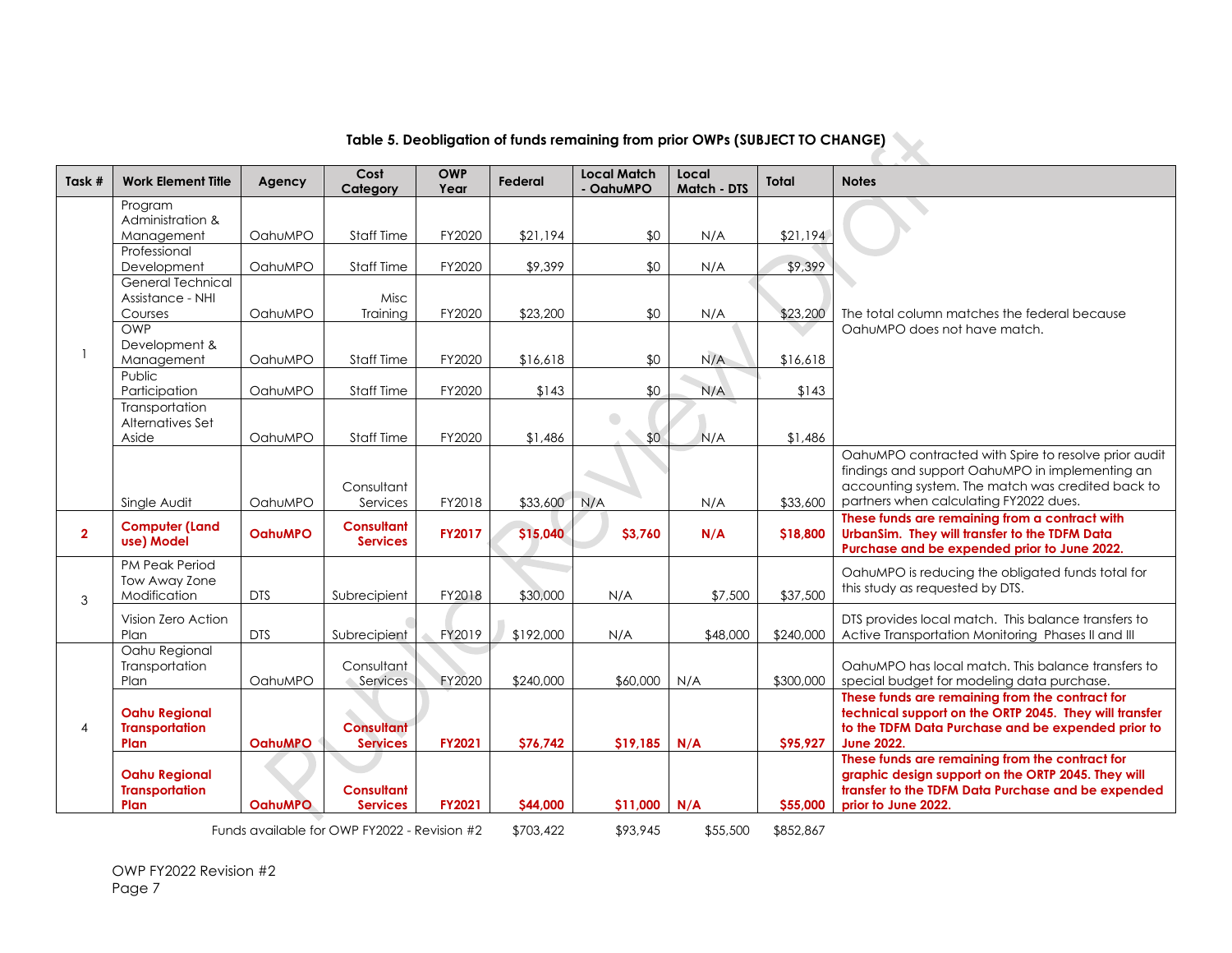### *Budget Summary – Task 1*

#### **TASK 1 - OahuMPO STAFF TIME**

| <b>Work Element Description</b>   | <b>FHWA-PL</b> | <b>FTA</b><br>5303(d) | Local<br>Match | Total     | Revision<br>#2<br>Changes |
|-----------------------------------|----------------|-----------------------|----------------|-----------|---------------------------|
| Program Administration &          | \$209,027      | \$163,727             | \$93,189       | \$465,943 | $-$ \$35,026              |
| Management                        | \$188,507      | \$156,227             | \$86,183       | \$430,917 |                           |
| General Technical Assistance &    | \$81,478       |                       | \$20,369       | \$101,847 | $-$12,059$                |
| Planning Support                  | \$71,830.4     |                       | \$17,958       | \$89,788  |                           |
| Computer & Network<br>Maintenance | \$6,124.0      |                       | \$1,531        | \$7,655   | \$0                       |
|                                   |                |                       |                |           |                           |
|                                   | \$16,737       | $\blacksquare$        | \$4,184        | \$20,921  | $-$5,093$                 |
| Professional Development          | \$12,662.4     |                       | \$3,166        | \$15,828  |                           |
| OWP Development &<br>Management   | \$72,151.2     |                       | \$18,038       | \$90,189  | \$0                       |
| Subrecipient Monitoring &         |                |                       |                |           |                           |
| Support                           | \$21,397.6     |                       | \$5,349        | \$26,747  | \$0                       |
| Single Audit                      | \$35,927.2     |                       | \$8,982        | \$44,909  | \$0                       |
|                                   | \$24,786       |                       | \$6,197        | \$30,983  | \$5,417                   |
| Public Participation              | \$29,120.0     |                       | \$7,280        | \$36,400  |                           |
|                                   | \$146,947      | $\overline{a}$        | \$36,737       | \$183,684 | \$35,872                  |
| OahuMPO Paid Time Off             | \$175,644.8    |                       | \$43,911       | \$219,556 |                           |
| <b>SUBTOTAL</b>                   | \$613,364      | \$156,227             | \$192,398      | \$961,989 | $-$10,889$                |
| <b>TASK 1 - NON-STAFF TIME</b>    |                |                       |                |           |                           |

| <b>Work Element Description</b>         | <b>FHWA-PL</b> | <b>FTA</b><br>5303(d) | Local<br><b>Match</b> | Total       | <b>Revision</b><br>#2<br><b>Changes</b> |
|-----------------------------------------|----------------|-----------------------|-----------------------|-------------|-----------------------------------------|
| Professional Development                |                |                       |                       |             |                                         |
| (Travel, Webinars, Training<br>Classes) | \$0            | \$0                   | \$0                   | \$0         | \$0                                     |
| Accounting - Single Audit               | \$36,000       | \$0                   | \$9,000               | \$45,000    | $-$ \$9,375                             |
| (Consultant)                            | \$28,500       |                       | \$7,125               | \$35,625    |                                         |
| Computer & Network                      | \$16,000       | $\bigoplus$           | \$4,000               | \$20,000    | \$5,000                                 |
| Maintenance (Consultant)                | \$20,000       |                       | \$5,000               | \$25,000    |                                         |
| Rent, Utilities & Misc Expenses         | $\frac{1}{2}$  | \$132,000             | \$33,000              | \$165,000   |                                         |
| (Overhead)                              |                | \$139,500             | \$34,875              | \$174,375   | \$9,375                                 |
| <b>SUBTOTAL</b>                         | \$48,500       | \$139,500             | \$47,000              | \$235,000   | \$5,000                                 |
| <b>TASK 1 TOTAL (2022)</b>              | \$661,864      | \$295.727             | S239.398              | \$1,196,989 | (55,889)                                |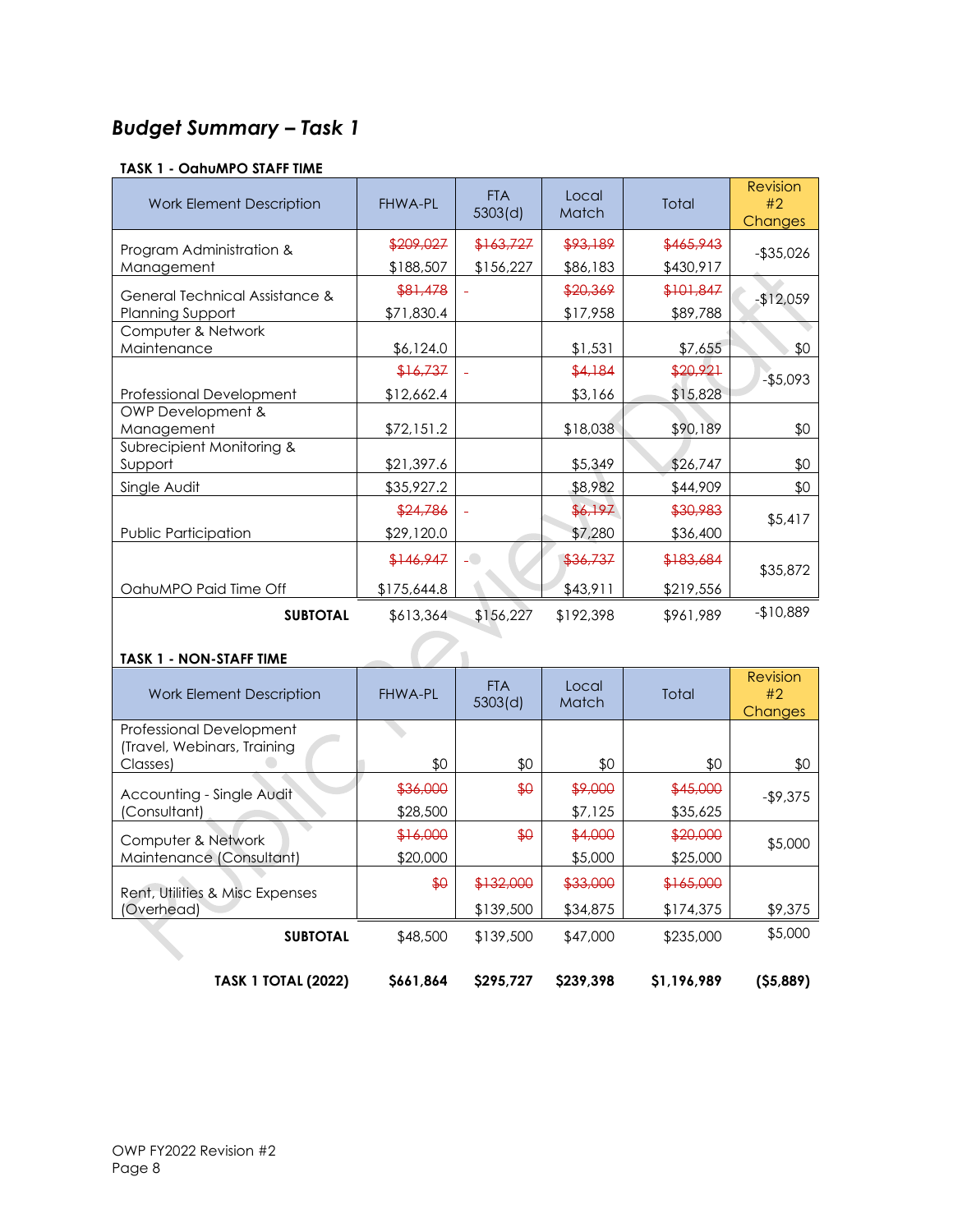## *Budget Summary – Task 2*

#### **TASK 2 - STAFF TIME**

| <b>Work Element Description</b> | <b>FHWA-PL</b> | <b>FTA</b><br>5303(d) | Local<br><b>Match</b> | Total    | <b>Revision</b><br>#2<br><b>Changes</b> |
|---------------------------------|----------------|-----------------------|-----------------------|----------|-----------------------------------------|
| Computer Model Operations and   | \$30,754       | \$0                   | \$7,688               | \$38,442 | \$7,609                                 |
| Support                         | \$36,841       |                       | \$9,210               | \$46,051 |                                         |
| Title VI/EJ Monitoring          | \$20,150       | $\frac{1}{2}$         | \$5,038               | \$25,188 | $-11,393$                               |
|                                 | \$11,036       |                       | \$2,759               | \$13,795 |                                         |
| <b>SUBTOTAL</b>                 | <b>S47.877</b> | \$0                   | \$11,969              | \$59,846 | $-53,784$                               |

#### **TASK 2 - NON STAFF TIME**

| <b>Work Element Description</b>                                                                     | <b>FHWA-PL</b>             | <b>FTA</b><br>5303(d) | Local<br>Match         | <b>Total</b>               | <b>Revision</b><br>#2<br><b>Changes</b> |
|-----------------------------------------------------------------------------------------------------|----------------------------|-----------------------|------------------------|----------------------------|-----------------------------------------|
| Computer Model Operations and<br>Support (Consultant)                                               | \$160,000                  | \$0                   | \$40,000               | \$200,000                  | \$0                                     |
| Computer Model Operations and<br>Support - TDFM Data Purchase -<br><b>Special Budget</b>            | \$240,000<br>\$375,782     | $\frac{1}{2}$         | \$60,000<br>\$93,945   | \$300,000<br>\$469,727     | \$169,727                               |
| Computer Model Operations and<br>Support - TDFM Data Purchase -<br><b>Regular Operations Budget</b> | \$72,000<br>\$168,000      | $\bigoplus$           | \$18,000<br>\$42,000   | \$90,000<br>\$210,000      | \$120,000                               |
| <b>Active Transportation Monitoring</b><br>Data Phase I<br>(Subrecipient - DTS)                     | \$28,000                   |                       | \$7,000                | \$35,000                   | \$0                                     |
| <b>Active Transportation Monitoring</b><br>Data Phase II<br>(Subrecipient - DTS)                    | \$168,000                  | \$0                   | \$42,000               | \$210,000                  | \$0                                     |
| <b>Active Transportation Monitoring</b><br>Data Phase III<br>(Subrecipient - DTS)                   | \$160,000                  | \$0                   | \$40,000               | \$200,000                  | \$0                                     |
| <b>SUBTOTAL</b><br><b>TASK 2 TOTAL</b>                                                              | \$1,059,782<br>\$1,107,658 | \$0<br>\$0            | \$264,945<br>\$276,915 | \$1,324,727<br>\$1,384,573 | \$289,727<br>\$285,943                  |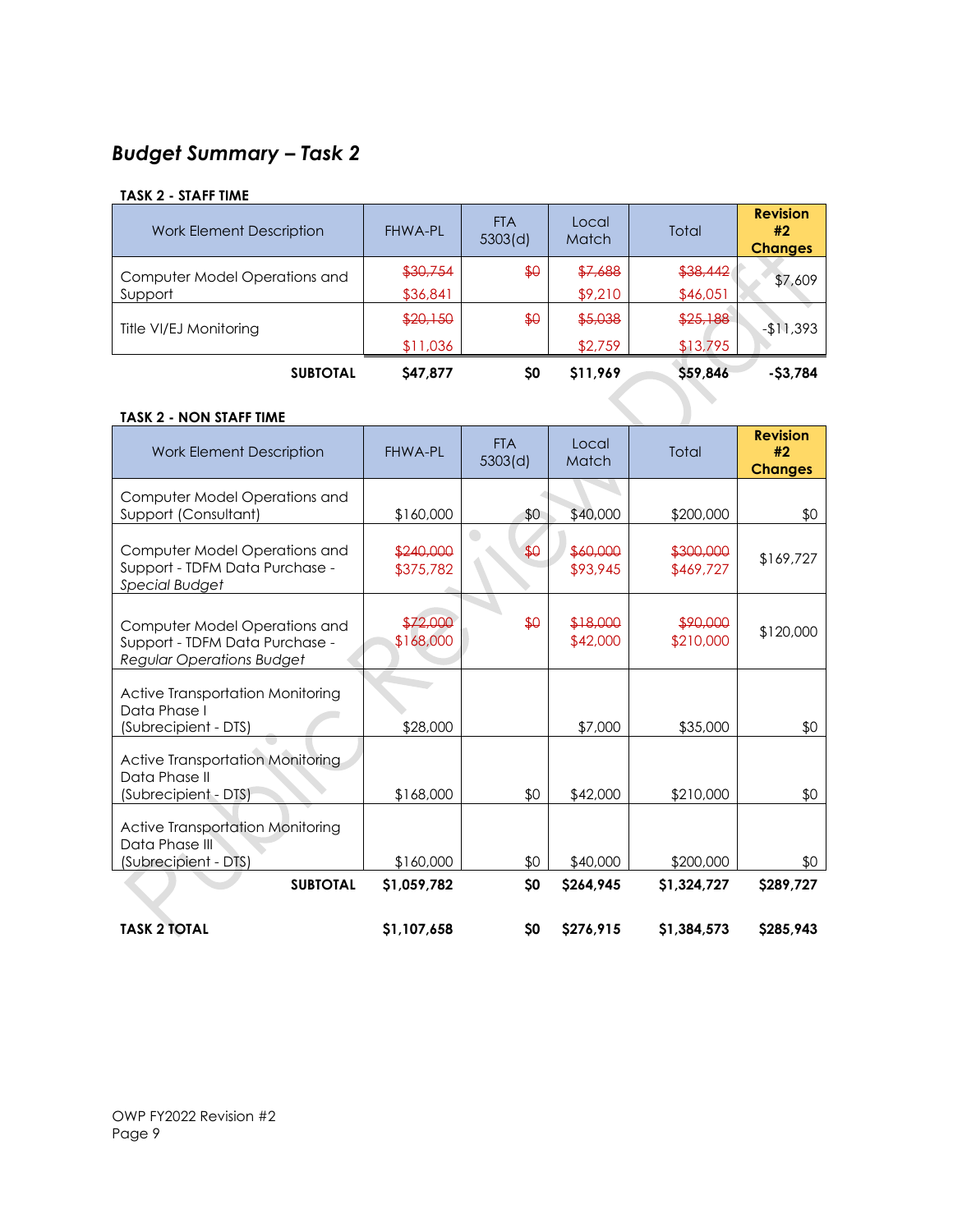### **Task 3: Short Range Planning**

### *Work Elements Programmed in Previous OWP Cycles - Task 3*

The following work elements have been programmed but the funds are not obligated.

#### • Dillingham Corridor Mobility Data Planning Study

This study aims to use mobile device data and a community "data Charrette" to study patterns in the Dillingham corridor where the Honolulu Rail Transit Project will be doing intensive construction work over the next several years. The study will utilize cell phone data to highlight local mobility patterns. Data visualizations will be incorporated into community processes to further investigate the mobility needs and opportunities along the corridor.

Responsible agency: HART

#### • Congestion & Mobility Pricing Study

The Congestion and Mobility Pricing Study will assess the technology and test site options for implementing a congestion pricing program in Honolulu. Through the study's technical assessment, stakeholder engagement process, and test site recommendations, the potential benefits and impacts of a congestion pricing program will be calculated and documented.

The study will include a stakeholder engagement strategy, best practices research of active congestion pricing programs, and an initial analysis of baseline transportation challenges that a pricing strategy can help improve.

Responsible agency: DTS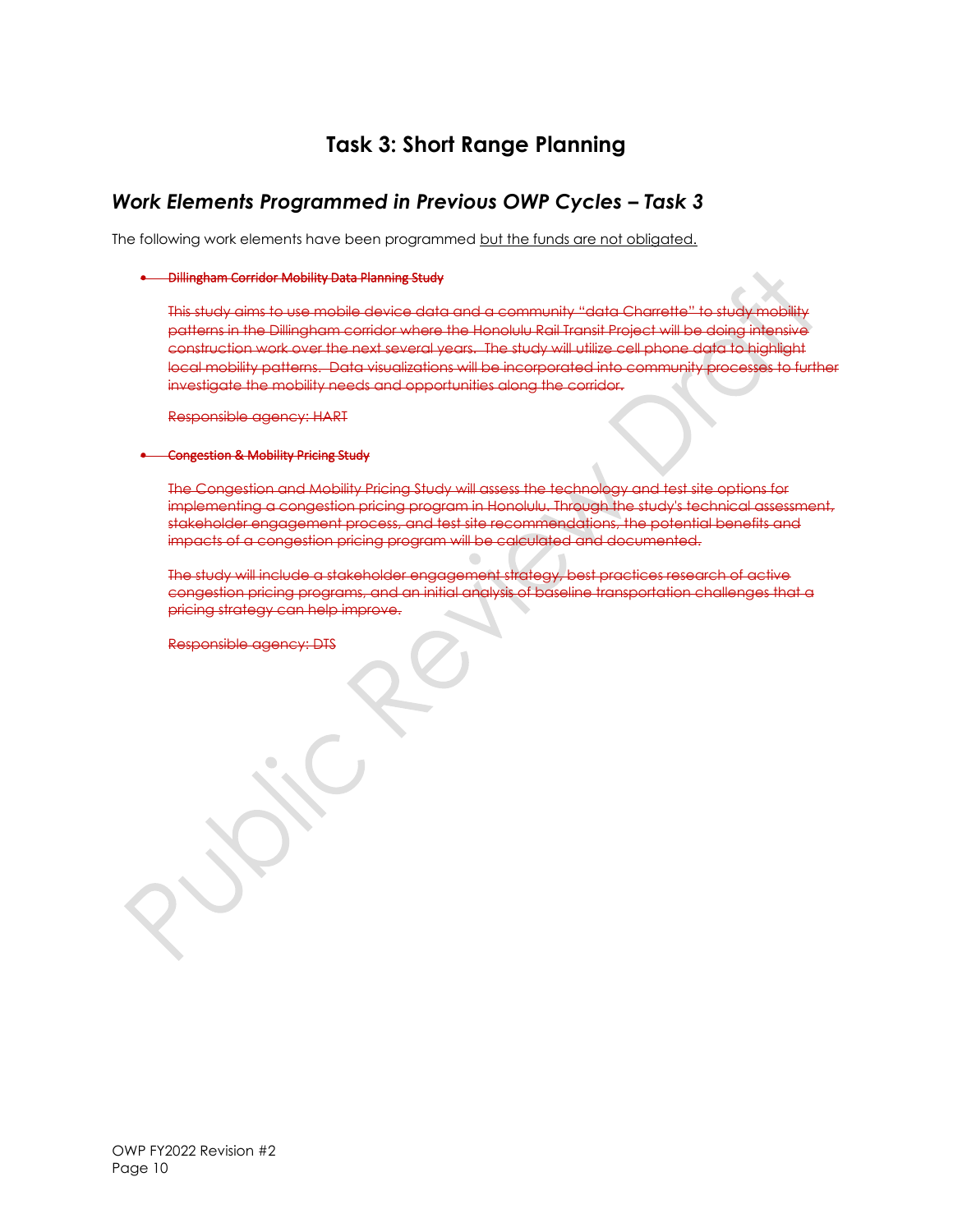### *Task 3 – Budget Summary*

### **TASK 3 - OahuMPO**

| <b>Work Element Description</b>                                                                   | <b>FHWA-PL</b>       | <b>FTA</b><br>5303(d) | Local<br>Match       | Total                | <b>Revision</b><br>#2<br><b>Changes</b> |
|---------------------------------------------------------------------------------------------------|----------------------|-----------------------|----------------------|----------------------|-----------------------------------------|
| Transportation Improvement<br>Program (Staff Time)                                                | \$22,439<br>\$31,200 |                       | \$5,610<br>\$7,800.0 | \$28,049<br>\$39,000 | \$10,951                                |
| <b>Transportation Alternatives Set-</b><br>Aside Coordination (Staff Time)                        | \$5,961<br>\$2,994   |                       | \$1,490<br>\$748.4   | \$7,451<br>\$3,742   | $-53,709$                               |
| <b>STAFF TIME SUBTOTAL</b>                                                                        | \$34,194             | \$0                   | \$8,548              | \$42,742             | \$7,242                                 |
| Revision #1 Amendments<br>(Obligation of funds for previously<br>programmed subrecipient studies) | \$76,915             |                       | \$19,229             | \$96,144             | \$0                                     |
| <b>TASK 3 TOTAL</b>                                                                               | \$111,109            | \$0                   | \$27,777             | \$138,886            | \$7,242                                 |

#### **TASK 3 – Subrecipients (PROGRAMMED)**

| <b>Work Element Description</b>                                      | Cost<br>Category        | Agency      | OWP<br>Year   | Original<br><b>Budget</b><br>(Programmed) |
|----------------------------------------------------------------------|-------------------------|-------------|---------------|-------------------------------------------|
| Alternative Deployment of AV<br><b>Technology Scenarios Planning</b> | Subrecipient            | <b>HART</b> | FY2021        | \$50,000                                  |
| <b>Dillingham Corridor Mobility Data</b><br><b>Planning Study</b>    | <del>Subrecipient</del> | <b>HART</b> | <b>FY2021</b> | <del>\$100,000</del>                      |
| <b>Congestion &amp; Mobility Pricing</b><br>Study                    | <b>Subrecipient</b>     | <b>DTS</b>  | <b>FY2021</b> | <del>\$860,000</del>                      |
| Waikiki Loading Zone<br>Management Study                             | Subrecipient            | <b>DTS</b>  | FY2019        | \$235,000                                 |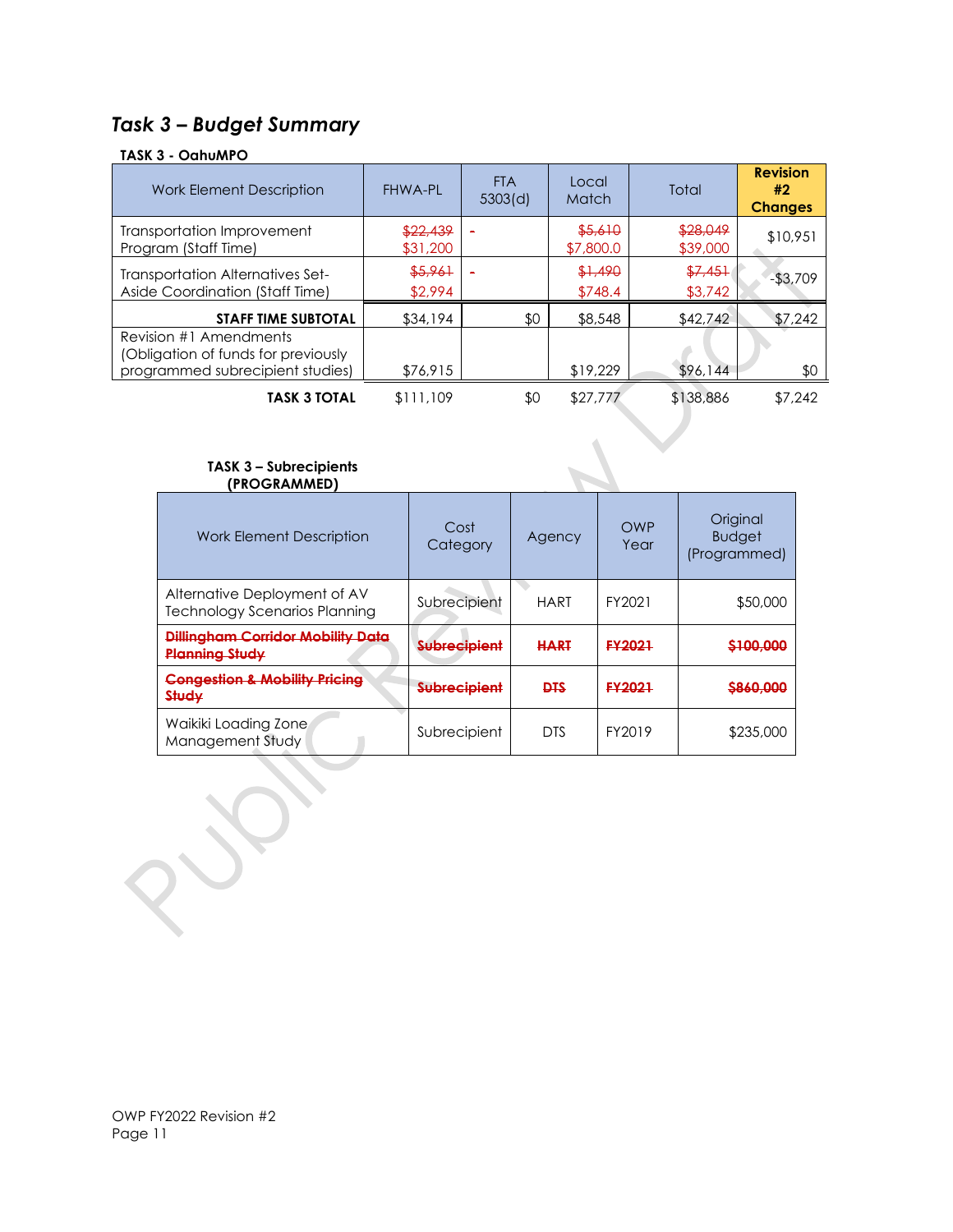### **Task 4: Long Range Planning**

### *Ongoing Work Elements*

#### • Oahu Regional Transportation Plan

The Oahu Regional Transportation Plan (ORTP) is the federally required deliverable supported by this Work Element. It is a forecast and assessment of anticipated projects and programs that are planned to be funded during the 25-year planning horizon. The plan assists in educating decisionmakers about the options that are available to improve the transportation system and how they address mobility needs and ensure that programming is based on a full understanding of a policy framework, the role of data, and technical analyses. An update to the ORTP is required every five years.

FY2022 tasks will include the development of a performance dashboard that will monitor progress towards achievement of set performance targets, and provide data for the existing conditions chapter of the ORTP 2050.

Responsible agency: OahuMPO Project schedule: July 1, 2021 – June 30, 2022

### *Task 4 – Budget Summary*

### **TASK 4**

| Work Element Description                                    | <b>FHWA-PL</b>       | <b>FTA</b><br>5303(d) | Local<br>Match         | Total                 | <b>Revision #2</b><br><b>Changes</b> |
|-------------------------------------------------------------|----------------------|-----------------------|------------------------|-----------------------|--------------------------------------|
| Oahu Regional Transportation Plan<br>(Staff Time)           | \$76,011<br>\$81,956 |                       | \$19,003<br>\$20,489.0 | \$95,014<br>\$102,445 | \$7,431                              |
| <b>Congestion Management Process</b><br>Update (Staff Time) | \$50,382             |                       | \$12,596               | \$62,978              | \$0                                  |
| <b>TASK 4 STAFF TIME SUBTOTAL</b>                           | \$132.338            |                       | \$33,085               | \$165.423             | \$7,431                              |
| ORTP 2050 - Dashboard (Consultant)                          | \$100,000            |                       | \$25,000               | \$125,000             | (\$125,000)                          |
|                                                             | \$0                  |                       | \$0                    | \$0                   |                                      |

| <b>TASK 4 TOTALS</b> | \$132,338 | <b>SO</b> | \$33,085 | \$165,423 | -\$117,569 |
|----------------------|-----------|-----------|----------|-----------|------------|
|                      |           |           |          |           |            |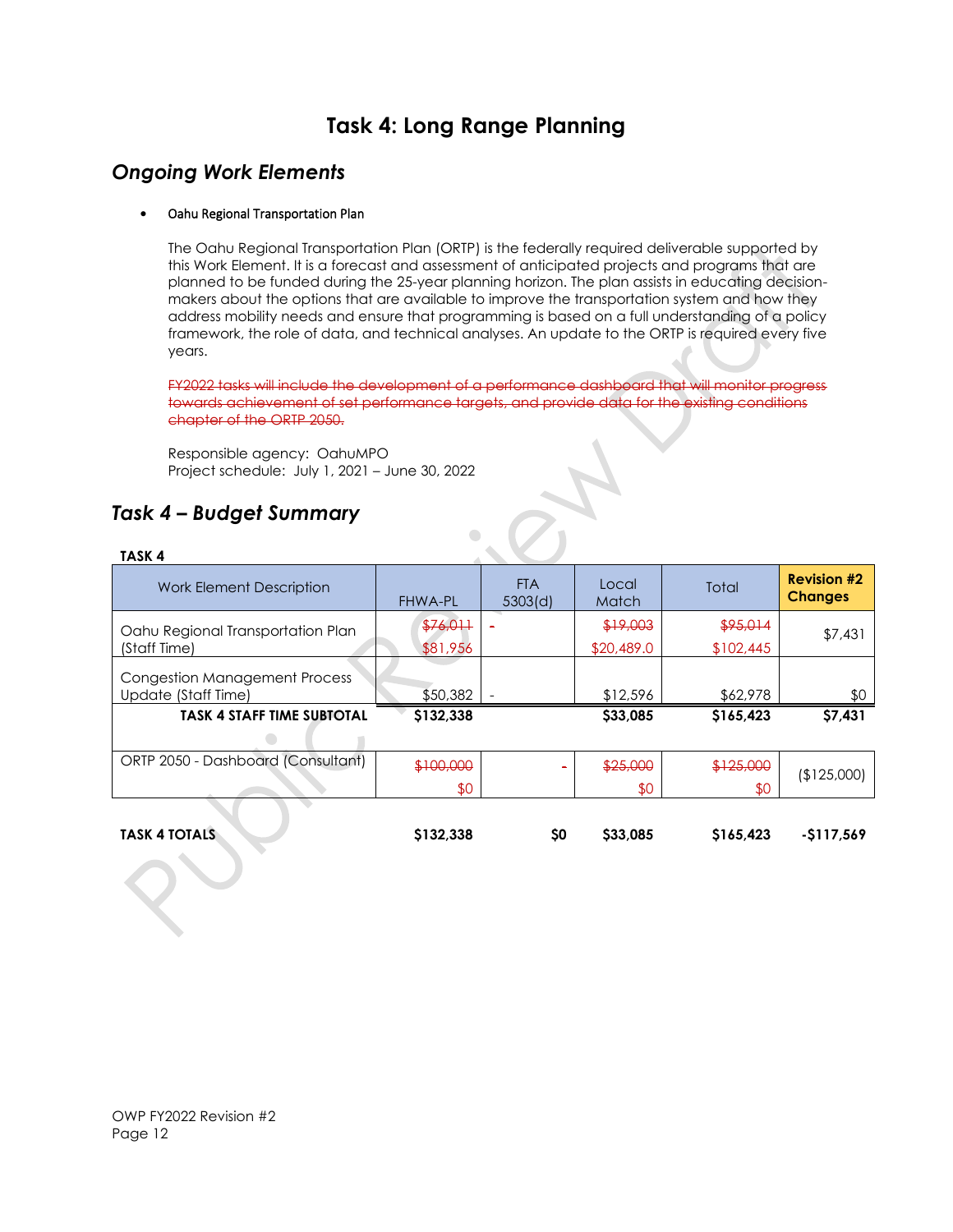### *Budget Summary By Task and Cost Category*

Table 6 summarizes programmed expenditures by task, with the breakdown of Federal and non-Federal funding sources. Table 7 shows the OWY FY2022 funding request according to cost category.

| Table 6. OWP FTZ022 Revision #2 Budget Summary by Task |                                            |                          |                        |                                                                 |                                               |                            |                                         |
|--------------------------------------------------------|--------------------------------------------|--------------------------|------------------------|-----------------------------------------------------------------|-----------------------------------------------|----------------------------|-----------------------------------------|
| <b>Task</b>                                            | <b>Title</b>                               | <b>FHWA-PL</b>           | <b>FTA</b><br>5305(d)  | Non-Federal<br>Match<br>Subrecipient<br><b>Studies/Projects</b> | Non-Federal<br>Match<br>Member<br><b>Dues</b> | <b>Total</b>               | <b>Revision</b><br>#2<br><b>Changes</b> |
|                                                        | MPO Management &<br>Program Administration | \$666,575<br>\$661,864   | \$295,727<br>\$295,727 | $\bigoplus$                                                     | \$240,576<br>\$239,398                        | \$1,202,878<br>\$1,196,989 | $-$ \$5,889                             |
| $\overline{2}$                                         | Data Development &<br>Maintenance          | \$878,904<br>\$1,107,658 | \$0                    | \$89,000                                                        | \$130,726<br>\$187,915                        | \$1,098,630<br>\$1,384,573 | \$285,943                               |
| 3                                                      | Short Range Planning                       | \$105,315<br>\$111.109   |                        | \$19,229                                                        | \$7,100<br>\$8,548                            | \$131,644<br>\$138,886     | \$7,242                                 |
| 4                                                      | Long Range Planning                        | \$226,394<br>\$132,338   | $\bigoplus$            | $\bigoplus$                                                     | \$56,598<br>\$33,085                          | \$282,992<br>\$165,423     | $-117,569$                              |
|                                                        | <b>TOTAL</b>                               | \$2,012,970              | \$295,727              | \$108.229                                                       | S468.945                                      | \$2,885,871                | \$169,727                               |

### *Table 6. OWP FY2022 Revision #2 Budget Summary by Task*

### *Table 7. OWP FY2022 Revision #2 Budget Summary by Cost Category*

|                                            |                | <b>Revision #2</b> |                |              |                |  |  |
|--------------------------------------------|----------------|--------------------|----------------|--------------|----------------|--|--|
| <b>Cost Category</b>                       | <b>FHWA-PL</b> | FTA 5303(d)        | Local<br>Match | <b>Total</b> | <b>Changes</b> |  |  |
| <b>OahuMPO - Regular Operations Budget</b> |                |                    |                |              |                |  |  |
| Staff Time                                 | \$827,773      | \$156,227          | \$246,000      | \$1,230,000  | \$0            |  |  |
| Consultant                                 | \$312,000      |                    | \$78,000       | \$390,000    | $-129,375$     |  |  |
|                                            | \$208,500      |                    | \$52,125       | \$260,625    |                |  |  |
| Overhead                                   |                | \$132,000          | \$33,000       | \$165,000    | \$9,375        |  |  |
|                                            |                | \$139,500          | \$34,875       | \$174,375    |                |  |  |
| Prof Development                           | \$0            |                    | \$0            | \$0          | \$0            |  |  |
| <b>TDFM Data Purchase</b>                  | \$72,000       |                    | \$18,000       | \$90,000     | \$120,000      |  |  |
|                                            | \$168,000      |                    | \$42,000       | \$210,000    |                |  |  |
| <b>SUBTOTAL</b>                            | \$1,204,273    | \$295,727          | \$375,000      | \$1,875,000  | \$0            |  |  |
| OahuMPO - Special Budget                   |                |                    |                |              |                |  |  |
| <b>TDFM Data Purchase</b>                  | \$240,000      |                    | \$60,000       | \$300,000    | \$169,727      |  |  |
|                                            | \$375,782      |                    | \$93,945       | \$469,727    |                |  |  |
| Subrecipient                               |                |                    |                |              |                |  |  |
| Active Transportation                      |                |                    |                |              |                |  |  |
| Monitoring I (DTS)                         | \$28,000       |                    | \$7,000        | \$35,000     | \$0            |  |  |
| <b>Active Transportation</b>               |                |                    |                |              |                |  |  |
| Monitoring II (DTS)                        | \$168,000      |                    | \$42,000       | \$210,000    | \$0            |  |  |
| <b>Active Transportation</b>               |                |                    |                |              |                |  |  |
| Monitoring III (DTS)                       | \$160,000      |                    | \$40,000       | \$200,000    | \$0            |  |  |
| <b>OWP FY2022 Rev 1</b>                    |                |                    |                |              |                |  |  |
| Amendments                                 | \$76,915       |                    | \$19,229       | \$96,144     | \$0            |  |  |
| <b>SUBTOTAL</b>                            | \$432,915      |                    | \$108,229      | \$541,144    |                |  |  |
| As of Revision #1 TOTAL                    | \$1.877.188    | S295.727           | \$543.229      | \$2,716,144  | \$169,727      |  |  |
| Revision #2 TOTAL                          | \$2,012,970    | \$295,727          | \$577,174      | \$2,885,871  |                |  |  |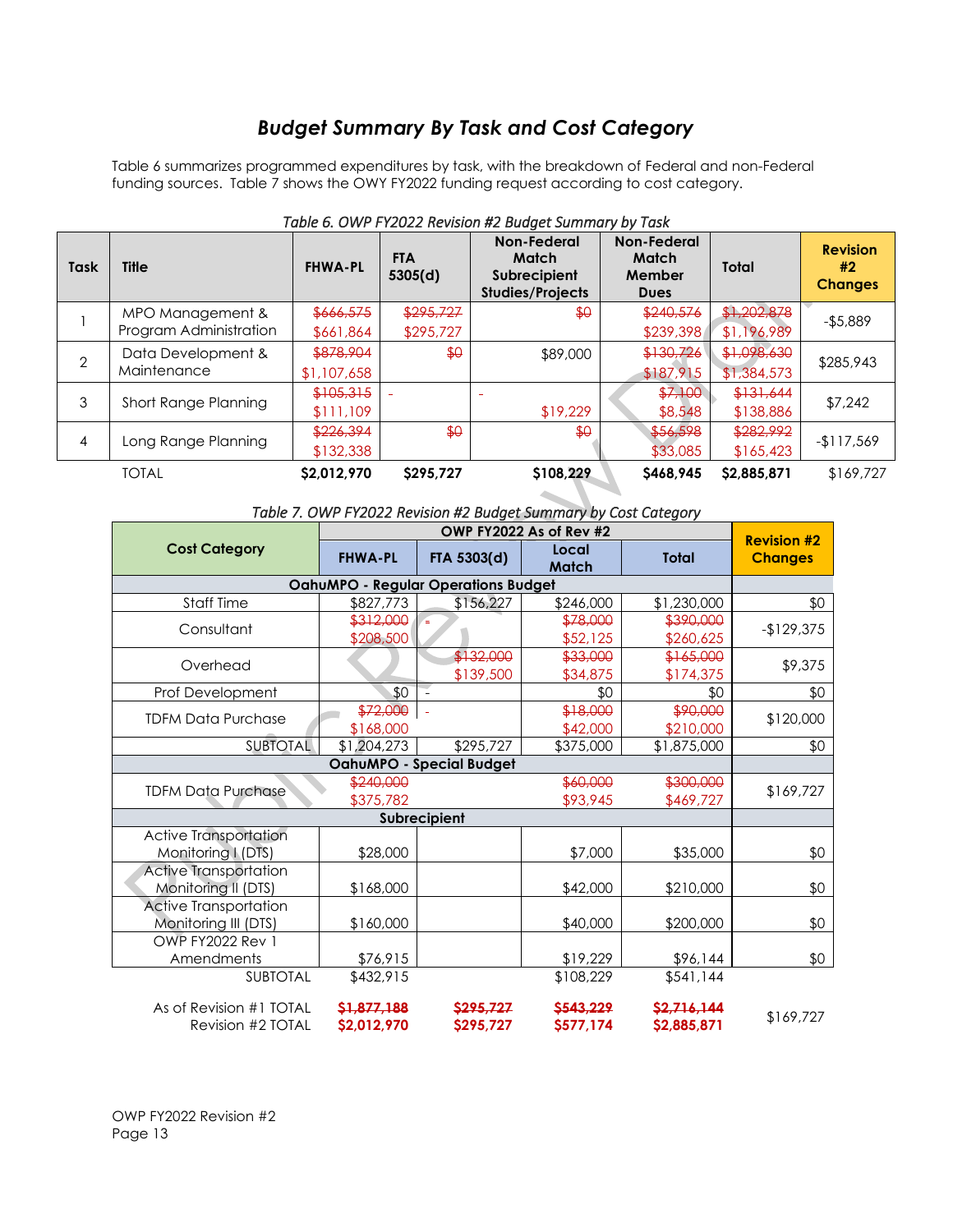### *Summary of Funding and Programmed Expenditures*

Table 8 shows the total anticipated funding sources and programmed expenditures for the FY2022 OWP as of Revision #2. This includes the new federal funding and funds available from prior OWPs as described in Table 5.

The OWP FY2022 Revision #2 is fiscally constrained: sufficient funding is available for the request of ~\$2.907 million. The remaining balance of available funds is \$108,561.

| <b>Description</b>                                  | <b>FHWA-PL</b> | <b>FTA</b><br>5305(d) | Member<br>Agency<br><b>Dues</b> | Subrecipient<br><b>Match</b> | Total       |  |  |
|-----------------------------------------------------|----------------|-----------------------|---------------------------------|------------------------------|-------------|--|--|
|                                                     |                |                       |                                 |                              |             |  |  |
| <b>FUNDING SOURCES</b>                              |                |                       |                                 |                              |             |  |  |
| <b>FY2022 Expected Funding</b><br><b>Sources</b>    | \$1,418,108    | \$295,727             | \$375,000                       | \$52,729                     | \$2,141,564 |  |  |
| Available funds from prior<br><b>OWPs - Table 5</b> | \$703,422      | \$0                   | \$93,945                        | \$55,500                     | \$852,867   |  |  |
| <b>Total Available Funding</b>                      | \$2,121,530    | \$295,727             | \$468,945                       | \$108,229                    | \$2,994,432 |  |  |

### *Table 8. Summary of Funding and Programmed Expenditures*

| <b>FUNDING REQUEST</b> |             |           |           |           |            |  |  |
|------------------------|-------------|-----------|-----------|-----------|------------|--|--|
| OWP FY2022 Revision #2 | \$2,012,970 | \$295,727 | \$468,945 | \$108,229 | \$2,885,87 |  |  |
| <b>Difference</b>      | \$108,560   | SC        | S0        | <b>SO</b> | \$108,561  |  |  |

OWP FY2022 Revision #2 Page 14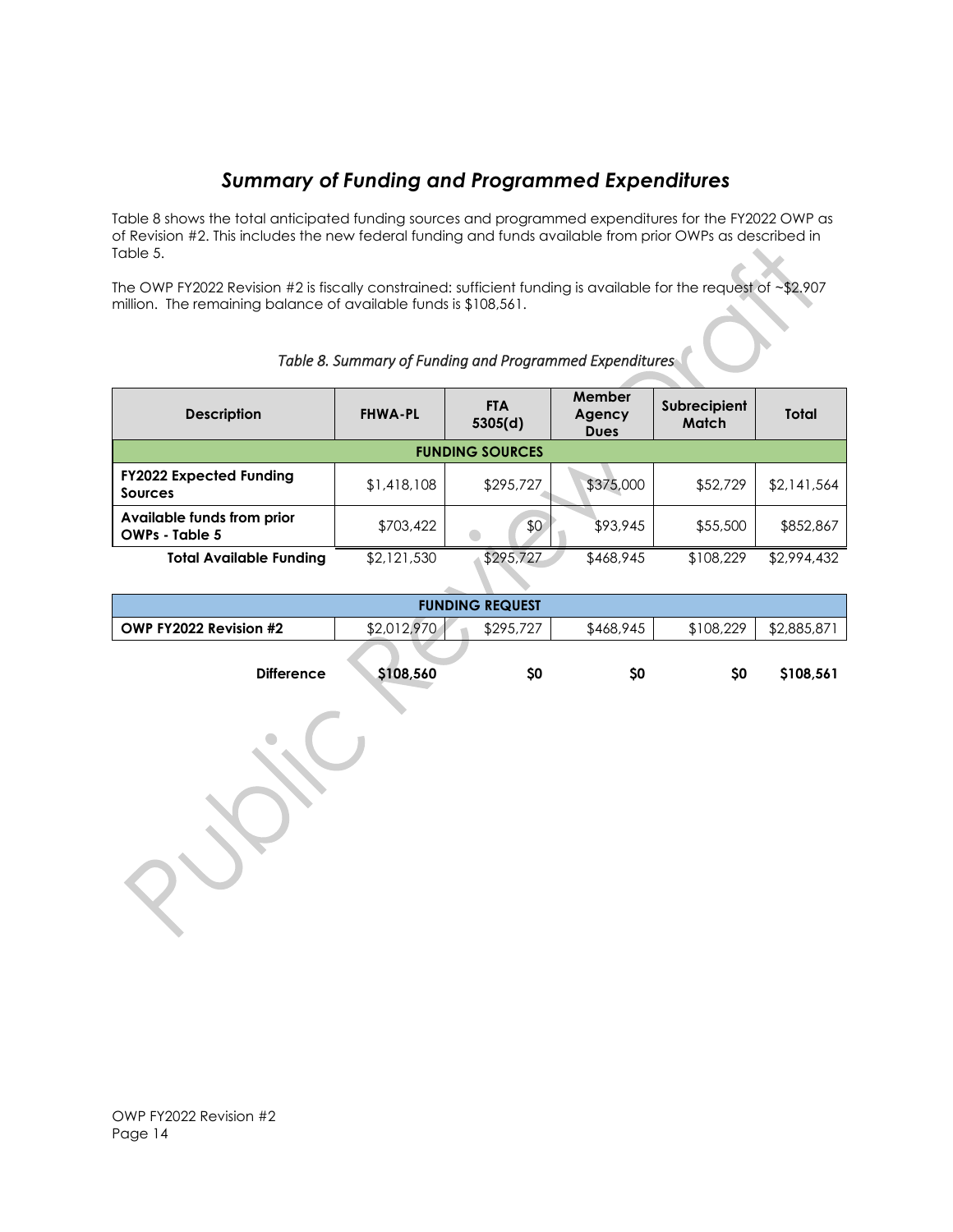### *Appendix C: Public & Intergovernmental Review Comments & Dispositions*

The intergovernmental review period for the FY 2022 Overall Work Program Revision #1 began on July 27, 2021 and concluded on August 25, 2021. The draft of the OWP FY2022 Revision #1 was e-mailed to fifty-four agencies and organizations for their review.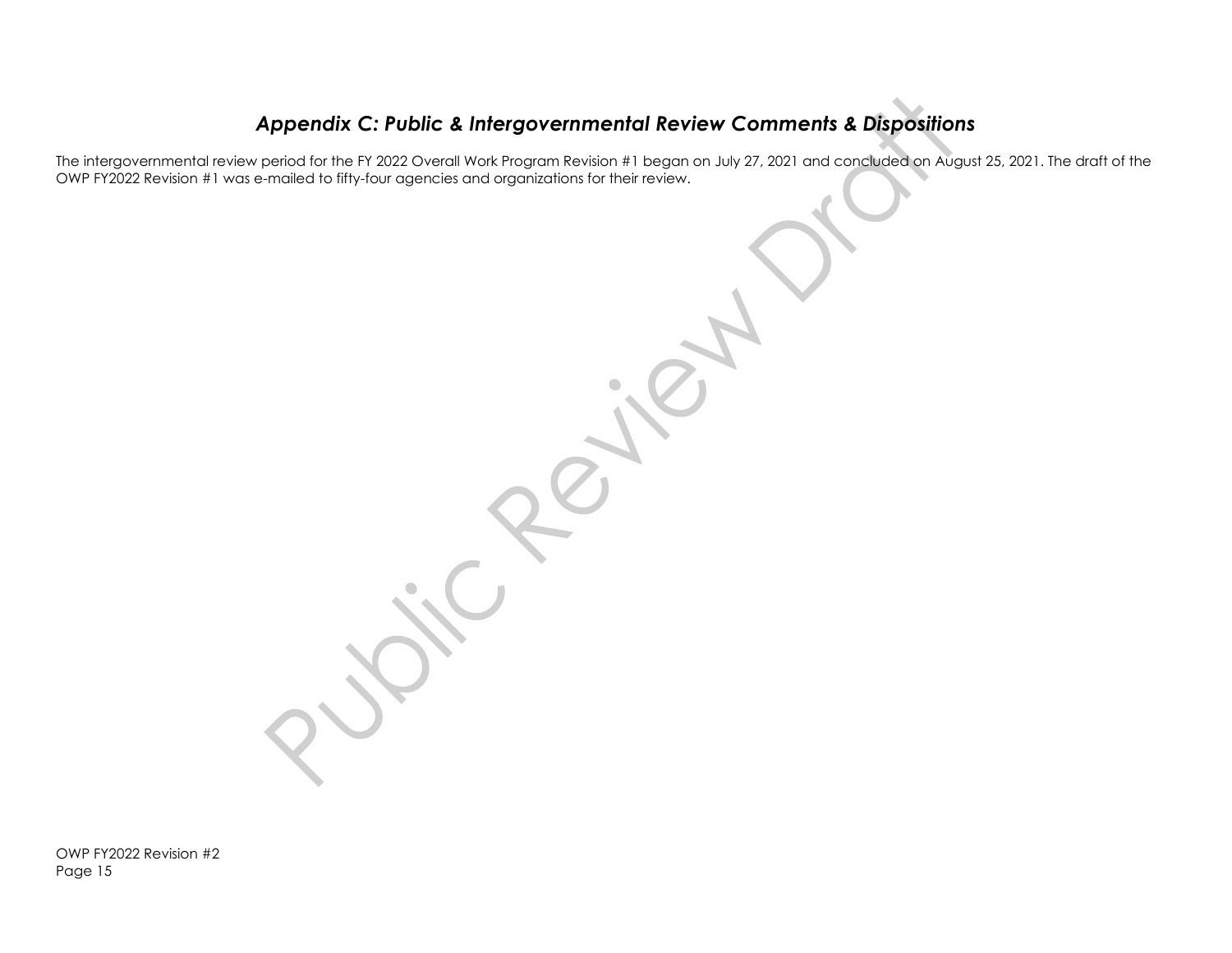### **Appendix E: OWP Overview and Process**

#### **OahuMPO Staff Structure and Pay Ranges**

One of the biggest expenses for OahuMPO is staff. The Policy Board approves staff positions and pay ranges. The current, staffing plan for the agency includes ten full-time equivalent (FTE) staff members, one 75% FTE Secretary, and an intern.



 **Figure 1. OahuMPO Staffing Structure**

Brief descriptions of job responsibilities and the approved pay ranges for each position are as follows:

- **Executive Director (\$80,000 - \$124,000 \$96,000 - \$160,000)**: responsible for the implementation of the metropolitan transportation planning process; prepares, updates, clarifies operational policies and procedures; hires OahuMPO staff and manages day-to-day operations; monitors Administrative Supplemental Agreement; oversees personnel and human resource matters; represents the Policy Board in meetings, and is the Policy Board coordinator.
- **Senior Transportation Planner (\$75,000-\$106,000)**: responsible for the ORTP process as well as the development of the Congestion Management Report maintains and implements the agency's performance-based planning and programming process;; manages and completes various corridor and sub-area studies led by the OahuMPO; supervises and coordinates the work of the Transportation Planner and Transportation Impact Analyst.
- **Transportation Planner (\$60,000 – \$90,000)** responsible for assisting the Senior Transportation Planner in the development and maintenance of the ORTP; manages the completion of various corridor and sub-area studies led by OahuMPO.
- **Transportation Impact Analyst (\$60,000 – \$90,000)**: responsible for development and maintenance of the Transportation Improvement Program; maintains data bases and communicates with participating agencies regarding transportation data; monitors transportation system performance, collects data and analyses; monitors performance measures and targets and recommends updates as needed; maintains and implements the Transportation Alternatives Program, and